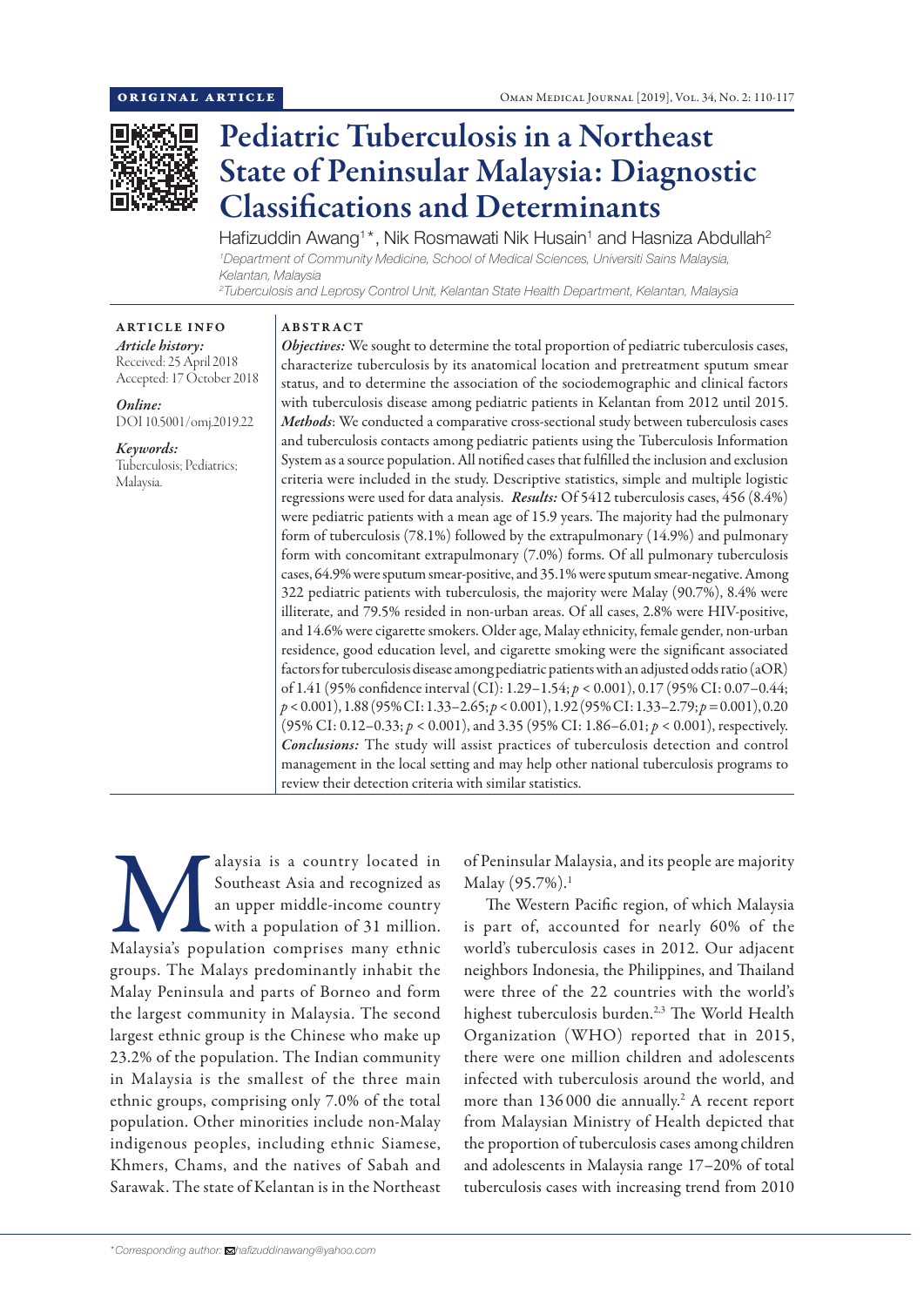to 2015.<sup>4</sup> Meanwhile, the proportion of tuberculosis cases among the pediatric group in the Kelantan state ranges from 1% to 3.01% of total cases from 2000 to 2015 also with an increasing trend.<sup>5</sup>

The proportion of tuberculosis cases among children and adolescents globally varies from 6.6% to 39.2%.6–12 According to the WHO, the proportion was higher in Africa (16.0% to 39.2%), followed by the Eastern Mediterranean region (35.0%), Southeast Asia (20.0%), the Americas (6.6% to 17.3%), and the Western Pacific region (8.5%).2

The pediatric age group includes all those up to the age of 21.13 Any child or adolescent (10 to 19 years old) infected with *Mycobacterium tuberculosis* may develop tuberculosis. Most children develop tuberculosis disease within one year of becoming infected. Adolescence is another period during which there is an increased risk of developing active disease.14 Tuberculosis can be classified diagnostically based on anatomical locations and pretreatment acid-fast bacilli (AFB) sputum smear status.15 By anatomical location, tuberculosis can take place in either pulmonary or extrapulmonary sites. Most tuberculosis cases affect the lungs and is known as pulmonary tuberculosis. This form of tuberculosis disrupts the lung parenchyma and leads to structural changes, which are demonstrated by abnormal chest X-ray findings and may be infectious. In addition, tuberculosis can also take place in any anatomical location or as disseminated disease. This form of tuberculosis is known as extrapulmonary tuberculosis and affects organs such as the pleura, lymph nodes, genitourinary tract, abdominal organs, skin, joints and bones, or meninges. Persons with extrapulmonary tuberculosis are usually not infectious unless they sustain pulmonary tuberculosis concomitantly.16

The classification of tuberculosis patients can also be in accordance with the grading of pretreatment sputum smear results on diagnosis. Patients with a chronic cough or suspected with tuberculosis should convey a minimum of two specimens of sputum for microscopic laboratory investigation for the presence of *M. tuberculosis*. The result will determine whether patients have smear-positive pulmonary tuberculosis or smear-negative pulmonary tuberculosis.<sup>17</sup> Pulmonary tuberculosis is the commonest form of tuberculosis in Malaysia; however, extrapulmonary tuberculosis still poses a threat to the nation.15 In children, pulmonary tuberculosis is most common,

and sputum smear-negative disease is most frequent. Cases in which sputum cannot be obtained for smear microscopy are considered to be and reported as sputum smear-negative. Extrapulmonary tuberculosis occurs in approximately 20–30% of all cases in children. Adolescents are at particular risk of developing adult-type disease, which is why they are often sputum smear-positive and highly infectious.14

We sought to estimate the total proportion of patients with pediatric tuberculosis, characterize tuberculosis by its anatomical location and sputum smear status, and to determine any association of the sociodemographic and clinical determinants with tuberculosis infection among pediatric patients in Kelantan. The known sociodemographic determinants contributing to tuberculosis infection among children and adolescents are older age,<sup>10,18,19</sup> Malay ethnicity,  $3,20,21$  male sex,  $8,19$  low education level,<sup>8,9</sup> and residents of rural areas.<sup>6</sup> Known clinical determinants associated with tuberculosis infection include cigarette smoking<sup>3,8</sup> and positive HIV status.3,19,22 We expect that the findings of our study could provide important criteria of children and adolescents to be prioritized for tuberculosis screening, early diagnosis and prompt treatment, and might mitigate the dynamic transmission of tuberculosis in the community.

# METHODS

We conducted a comparative cross-sectional study design based on a retrospective record review in the Tuberculosis and Leprosy Control Unit, Kelantan State Health Department.

The reference populations were all pediatric tuberculosis patients in Kelantan, and the study samples were children and adolescents with tuberculosis and non-tuberculosis in Kelantan registered in the Tuberculosis Information System (TBIS) from 2012 to 2015 who fulfilled study inclusion and exclusion criteria. The inclusion criteria were confirmed cases of tuberculosis who were notified to respective District Health Offices in Kelantan and registered in the TBIS from 1 January 2012 to 31 December 2015. Non-tuberculosis cases were tuberculosis contacts with no symptoms, negative Mantoux test, no chest radiograph abnormality, and registered in the TBIS from 1 January 2012 to 31 December 2015. Both cases and non-tuberculosis cases must be of pediatric age  $(1-19$  years old).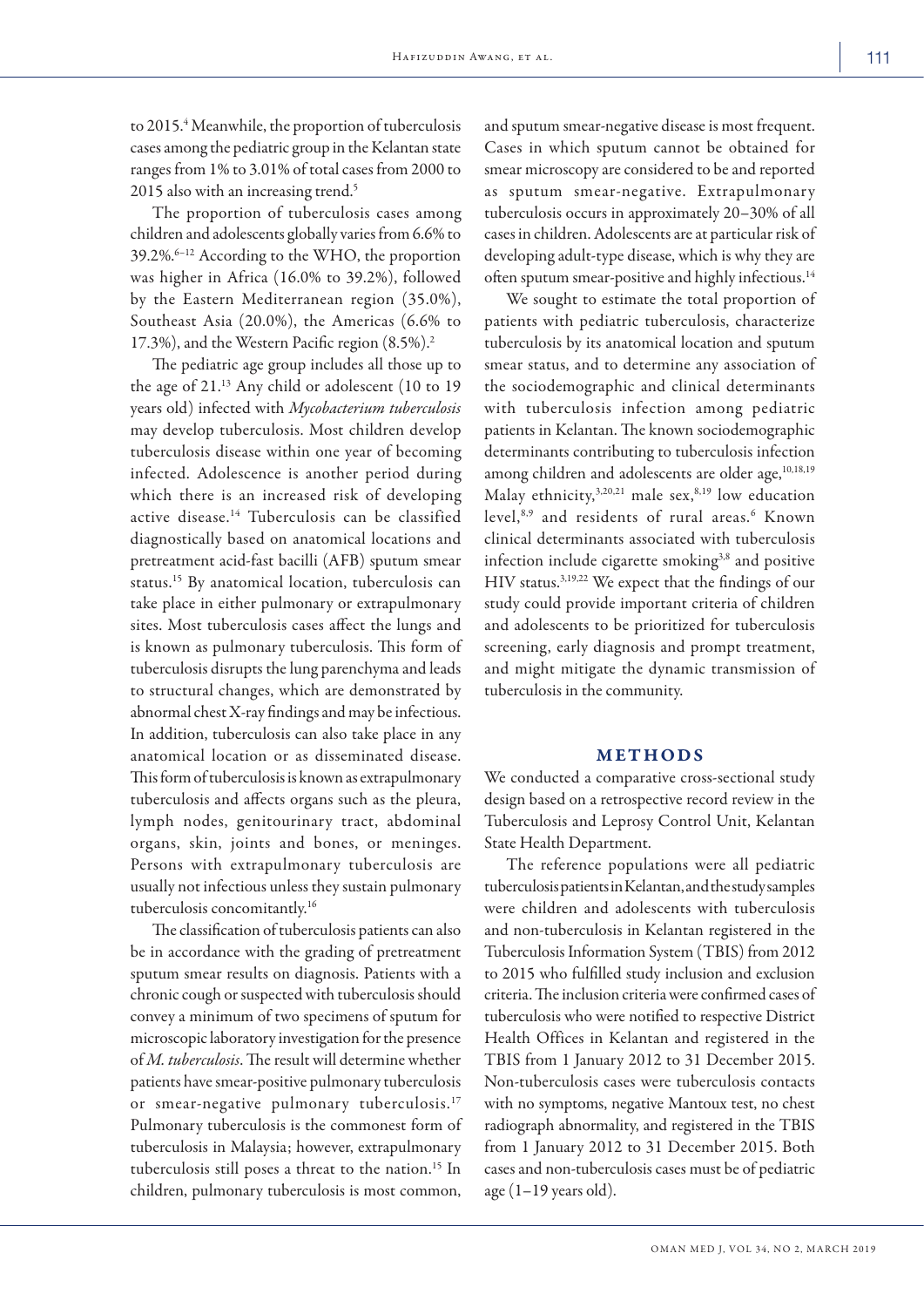The sample size was calculated for each variable of associated factors for tuberculosis disease among pediatric patients using power and sample size calculation software<sup>23</sup> as well to compare two independent proportions. The largest estimated sample for each group was 322 using the proportion of non-tuberculosis children and adolescents by the factor of urban residence  $(0.61)$ ,<sup>24</sup> an estimated proportion of 0.49, 5% type 1 error, 80% power, and additional 20% missing data.

Data were collected from Kelantan TBIS. TBIS is an online registry set up by the Ministry of Health for surveillance of tuberculosis disease in Malaysia. The retrieved information includes sociodemographic data (age, ethnicity, gender, location of residence, and education level) and clinical factors (HIV and cigarettes smoking status). Using Kelantan TBIS, we found a total of 15 333 tuberculosis cases and tuberculosis contacts among the pediatric group from 2012 to 2015. These were subdivided into tuberculosis cases and non-tuberculosis case sampling frames. From each sampling frame, we used a simple random sampling method to obtain 322 study samples for each group. The flowchart for this study is shown in Figure 1.

We defined good education level as those who attended school at least up to age 10.25 Urban areas were defined as gazette areas with a combined population of 10 000 or more. Meanwhile, rural areas were defined as gazette areas with a combined population of less than 10 000.<sup>26</sup>

The study was approved by the Human Research and Ethics Committee, Universiti Sains Malaysia (USM/JEPeM/16120592) and the Medical Review and Ethical Committee from National Institute of Health, Ministry of Health, Malaysia (NMRR-16- 2348-33521 IIR).

We used SPSS Statistics (IBM Corp. Released 2013. IBM SPSS Statistics for Windows, Version 22.0. Armonk, NY: IBM Corp) for data entry and analysis. Descriptive statistics with mean and standard deviation (SD), frequency and percentages were calculated. Simple and multiple logistic regression analysis were used to determine factors associated with tuberculosis disease among pediatric patients. All significant variables with a *p*-value < 0.250 from univariable analysis and clinically important variables were chosen for multiple logistic regression analysis. A *p*-value < 0.050 was considered statistically significant.



Figure 1: Flowchart of the study for factors associated with tuberculosis infection among pediatric patients in Kelantan.

### **RESULTS**

There were 5412 tuberculosis cases, and 36 356 tuberculosis contacts notified and registered in Kelantan TBIS during the four-year study period (2012–2015). The proportion of tuberculosis among pediatric patients in Kelantan was 8.4% (95% confidence interval (CI): 0.08–0.09) or 456 cases out of total 5412 tuberculosis cases. Of these, 356 (78.1%) cases were pulmonary tuberculosis, 68 (14.9%) cases were extrapulmonary tuberculosis, and 32 (7.0%) cases were pulmonary tuberculosis with concomitant extrapulmonary tuberculosis [Figure 2].

The pretreatment sputum AFB smear distribution for all 388 pulmonary tuberculosis (including the





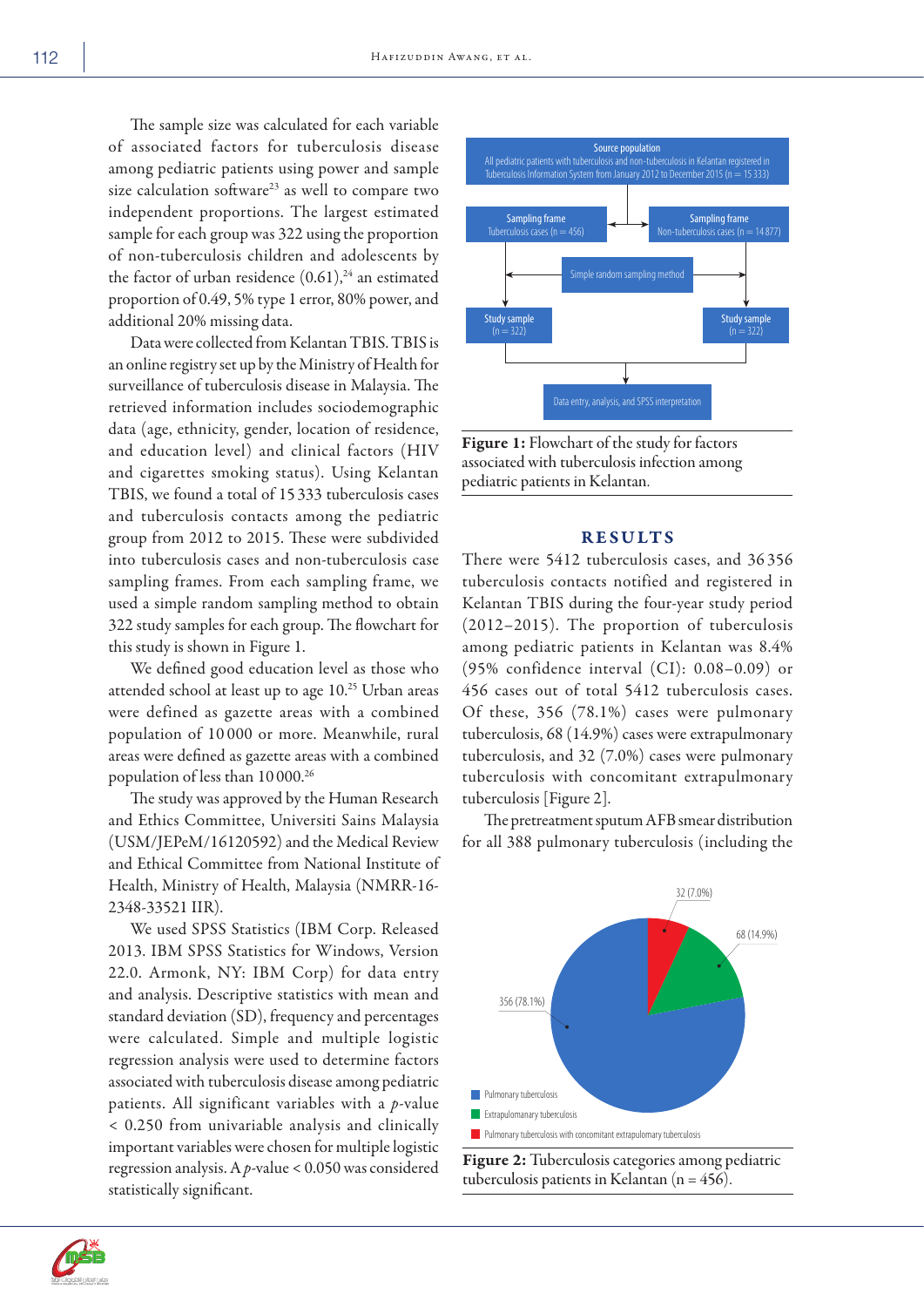

Figure 3: Pulmonary tuberculosis classification based on pretreatment sputum AFB smear status among pediatric tuberculosis patients in Kelantan  $(n = 388)$ .

Table 1: Sociodemographic and clinical characteristics among pediatric respondents registered in Kelantan, 2012–2015 (n =  $644$ ).

| <b>Factors</b>    | Frequency $(\% )$                    |                                          |  |  |  |
|-------------------|--------------------------------------|------------------------------------------|--|--|--|
|                   | Tuberculosis<br>cases<br>$(n = 322)$ | Non-tuberculosis<br>cases<br>$(n = 322)$ |  |  |  |
| Age, years        | $15.9 \pm 3.7^*$                     | $12.5 \pm 5.1^*$                         |  |  |  |
| $1 - 9$           | 29(9.0)                              | 89 (27.7)                                |  |  |  |
| $10 - 19$         | 293(91.0)                            | 233(72.4)                                |  |  |  |
| Gender            |                                      |                                          |  |  |  |
| Male              | 145 (45.0)                           | 166(51.6)                                |  |  |  |
| Female            | 177 (55.0)                           | 156 (48.4)                               |  |  |  |
| Ethnicity         |                                      |                                          |  |  |  |
| Malay             | 292 (90.7)                           | 315(97.8)                                |  |  |  |
| Others            | 30(9.3)                              | 7(2.2)                                   |  |  |  |
| Education         |                                      |                                          |  |  |  |
| Good              | 295 (91.6)                           | 233(72.4)                                |  |  |  |
| Poor              | 27(8.4)                              | 89 (27.6)                                |  |  |  |
| Location          |                                      |                                          |  |  |  |
| Non-urban         | 256 (79.5)                           | 219(68.0)                                |  |  |  |
| Urban             | 66(20.5)                             | 103(32.0)                                |  |  |  |
| Smoking           |                                      |                                          |  |  |  |
| No                | 275 (85.4)                           | 302(93.8)                                |  |  |  |
| Yes               | 47(14.6)                             | 20(6.2)                                  |  |  |  |
| <b>HIV</b> status |                                      |                                          |  |  |  |
| Negative          | 313 (97.2)                           | 321 (99.7)                               |  |  |  |
| Positive          | 9(2.8)                               | 1(0.3)                                   |  |  |  |

*\*Mean±standard deviation.*

pulmonary form with concomitant extrapulmonary tuberculosis) cases was 252 (64.9%) sputum positive cases, and 136 (35.1%) sputum negative cases [Figure 3].

A total of 644 samples were included in this study with 322 samples for each group of tuberculosis and non-tuberculosis cases [Table 1]. The mean age of children and adolescents with tuberculosis was higher compared to those with non-tuberculosis. Children aged 10–19 years old contributed most tuberculosis cases ( $n = 293, 91.0\%$ ). The majority of tuberculosis cases were Malay children and adolescents ( $n = 292, 90.7\%$ ). Females were more prone to contract tuberculosis ( $n = 177, 55.0\%$ ). Tuberculosis cases showed a higher percentage for residents in non-urban areas with 256 cases (79.5%) and among children and adolescents with a good level of education with 295 cases (91.6%). The majority of children and adolescents diagnosed with tuberculosis were non-smokers ( $n = 275, 85.4\%$ ), and had negative HIV status ( $n = 313, 97.2\%$ ).

Multiple logistic regression analysis revealed age, gender, education level, location of residence, and smoking status were the significant associated factors for tuberculosis infection among children and adolescents [Table 2].

## DISCUSSION

The proportion of tuberculosis cases among pediatric patients in Kelantan was 8.4% (95% CI: 0.08– 0.09). Our finding is similar to the finding from a national data study where children and adolescents comprised about 8.5% out of total tuberculosis cases nationwide.3

We found that the majority of cases among pediatric patients in Kelantan were pulmonary tuberculosis (78.1%). This finding is congruent with a report from the WHO, which showed 70–80% of children with tuberculosis had pulmonary form.14 In Malaysia, a high incidence of tuberculosis was seen among 10 to 19 years old.<sup>3</sup> The finding was consistent with our study. Since this age group represents adolescents, it explains the reason for the high incidence of sputum smear-positive tuberculosis in our study because adolescents are at particular risk of developing adult-type disease (that is, they are often sputum smear-positive and highly infectious).<sup>14</sup> Our study revealed the mean age for tuberculosis among children and adolescents was 15.9 years old. The finding showed slight discrepancy with a matched case-control study from Brazil that analyzed the risk factors for tuberculosis infection among older children where the mean age of the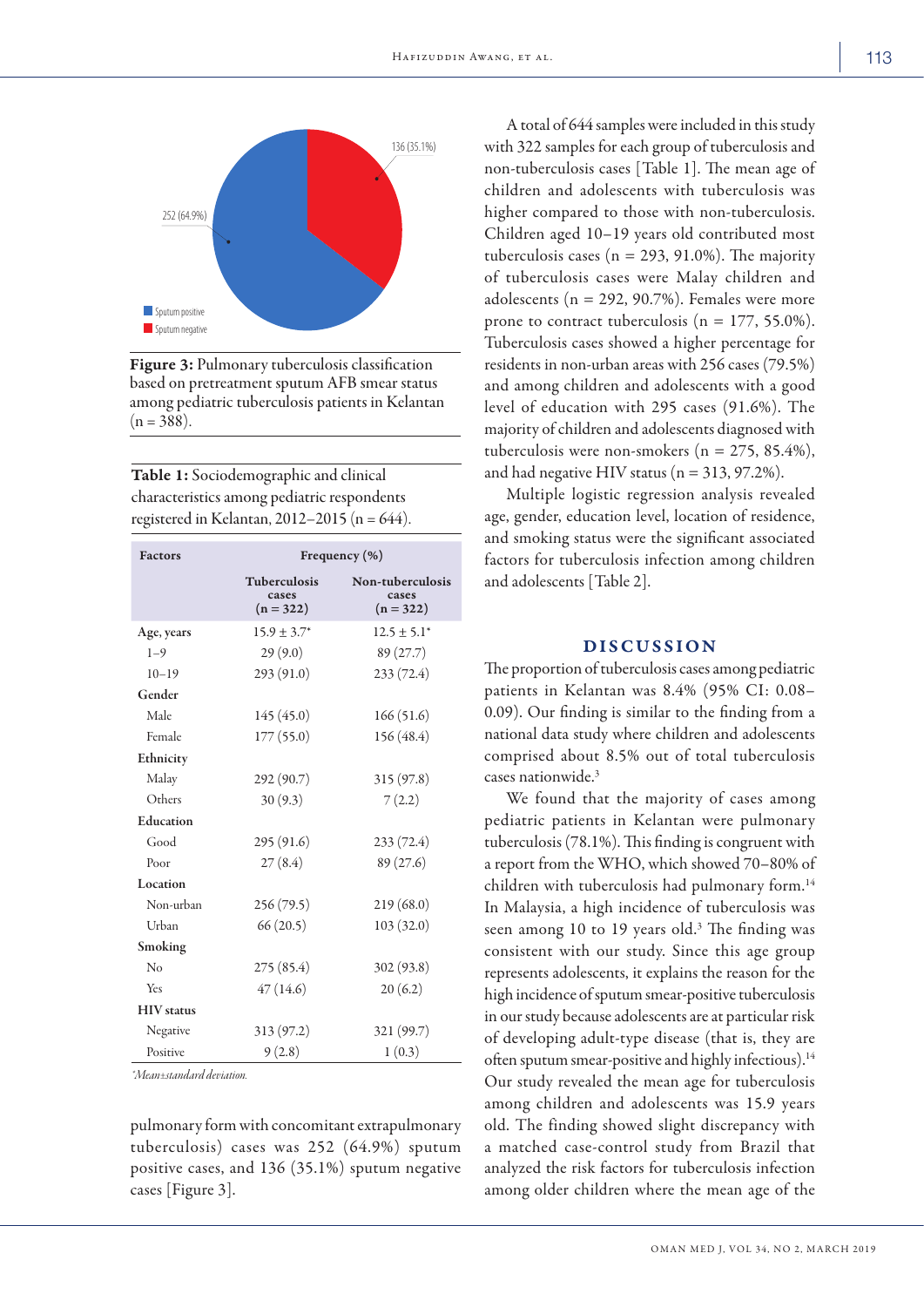|  | P. |
|--|----|
|  |    |

| <b>Factors</b>       | Crude OR <sup>a</sup><br>$(95\% CI)$ | Adjusted OR <sup>b</sup><br>$(95\% \text{ CI})$ | Wald statistics <sup>b</sup><br>(df) | $p$ -value <sup>b</sup> |
|----------------------|--------------------------------------|-------------------------------------------------|--------------------------------------|-------------------------|
| Age                  | $1.23(1.17-1.29)$                    | $1.41(1.29-1.54)$                               | 60.56(1)                             | ${}< 0.001$             |
| Gender               |                                      |                                                 | 12.90(1)                             | ${}< 0.001$             |
| Male                 | 1.00                                 | 1.00                                            |                                      |                         |
| Female               | $1.29(0.95 - 1.77)$                  | $1.88(1.33 - 2.65)$                             |                                      |                         |
| Ethnicity            |                                      |                                                 | 13.35(1)                             | ${}< 0.001$             |
| Others               | 1.00                                 | 1.00                                            |                                      |                         |
| Malay                | $0.22(0.09-0.50)$                    | $0.17(0.07-0.44)$                               |                                      |                         |
| Education            |                                      |                                                 | 39.32(1)                             | ${}< 0.001$             |
| Good                 | 1.00                                 | 1.00                                            |                                      |                         |
| Poor                 | $0.24(0.15-0.38)$                    | $0.20(0.12-0.33)$                               |                                      |                         |
| Location             |                                      |                                                 | 11.90(1)                             | 0.001                   |
| Urban                | 1.00                                 | 1.00                                            |                                      |                         |
| Non-urban            | $1.82(1.28 - 2.61)$                  | $1.92(1.33 - 2.79)$                             |                                      |                         |
| Smoking              |                                      |                                                 | 16.33(1)                             | ${}< 0.001$             |
| No                   | 1.00                                 | 1.00                                            |                                      |                         |
| Yes                  | $2.58(1.49-4.47)$                    | $3.35(1.86 - 6.01)$                             |                                      |                         |
| <b>HIV</b> infection |                                      |                                                 | 3.20(1)                              | 0.073                   |
| No                   | 1.00                                 | 1.00                                            |                                      |                         |
| Yes                  | $9.23(1.16 - 73.28)$                 | $6.76(0.83 - 54.77)$                            |                                      |                         |

Table 2: Factors associated with tuberculosis infection among pediatric patients in Kelantan, 2012–2015, using multiple logistic regression  $(n = 644)$ .

*aSimple logistic regression, bMultiple logistic regression ( forward logistic regression method applied).*

*No multicollinearity and no interaction found. Classification table 74.5% correctly classified.*

*Area under receiver operating characteristics curve was 79.5%. OR: odds ratio; CI: confidence interval.*

enrolled patients was 14.4 years.<sup>8</sup> Another study on the prevalence of tuberculosis among adolescents in Western Kenya reported the mean age as 14.4 years.<sup>6</sup>

In our study, age was a significant factor associated with tuberculosis infection (aOR = 1.41, 95% CI: 1.29–1.54; *p* < 0.001). An increase of one year of age has a 1.4-times increase in the odds of contracting tuberculosis. Similar findings were reported from a cohort study in South Africa among adolescent tuberculosis patients.18 A possible explanation is that older age is associated with engaging in multiple health and disease risk behaviors.<sup>27</sup> Moreover, this finding may explain the high incidence of sputum smear-positive tuberculosis, which is believed to be attributed to the older age or the adolescent group. Sputum positive patients are capable of transmitting infection. The number of bacilli depends on the extent of the lesion or the presence of lung cavitation in the pulmonary form of tuberculosis. The larger the cavity or lesion, the larger the amount of bacilli present. Thus, the grading of a positive smear reflects the extent of lesion in a patient as well as being directly proportional to the infectiousness of the case.<sup>28</sup>

We found a significant association between gender and tuberculosis infection. More than half of patients were female (55.0%), and both female children and adolescents were almost twice as likely to get tuberculosis infection. This finding is in line with three different studies conducted among children and adolescents with tuberculosis in Uganda, Pakistan, and South Africa.9,10,18 All these studies showed that female children and adolescents had higher odds of getting tuberculosis infection. Some studies have shown that males with risk factors such as smoking, alcoholism, drug addiction, and HIV infection acquire tuberculosis more than females, so the sex difference in tuberculosis prevalence was attributable to these factors.29,30 However, there is a possible explanation for the shift of notification rate towards female group. It is possible that female adolescents are simply more likely to use health services during their reproductive years. A study from the US reported that different health-seeking behaviors by females would increase their chance of being diagnosed should they have symptoms of tuberculosis.31 It is known that male patients seek

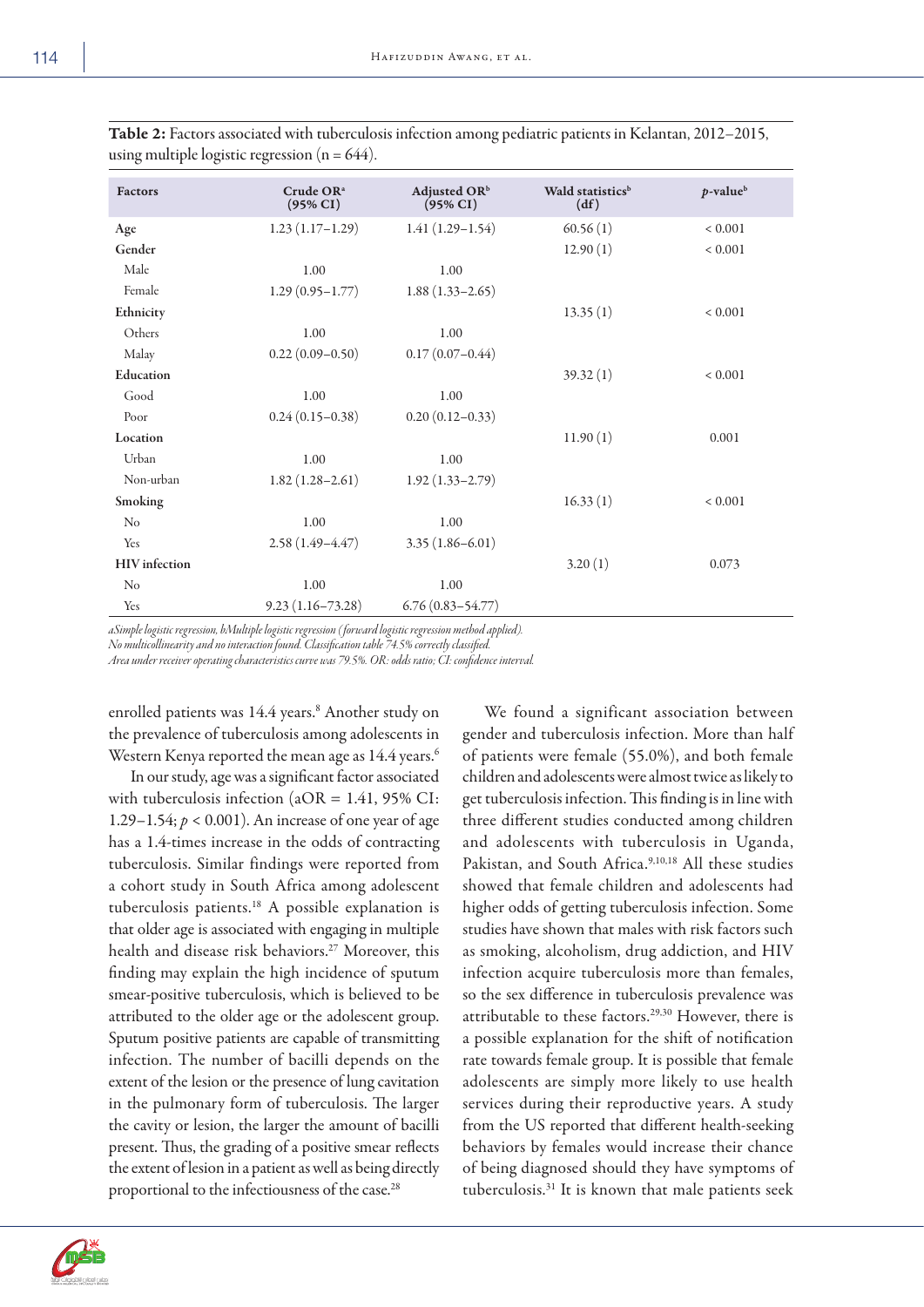help and use health services less frequently than female patients. Adherence to patriarchal masculine characteristics, such as superiority, independence, self-reliance, and dominance may act as a barrier to men accessing and using health services and consequently prevents diseases from being diagnosed and treated.<sup>32</sup>

We also found a significant association between other sociodemographic determinants such as ethnicity and education level with tuberculosis infection among children and adolescents. Malay ethnic people comprised the majority of the studied patients most probably due to the high Malay population (95.7%) in Kelantan.<sup>1</sup> A conclusion that tuberculosis was prevalent among Malay children and adolescents cannot be made because there were few non-Malay patients in this study. Therefore, the variable cannot be used to test the causal hypothesis.

In contrast with our findings, a study by Liew et al,<sup>3</sup> showed that patients without any formal education were 1.94-fold more likely to develop tuberculosis compared to the educated group. Our study revealed that educated children and adolescents were more prone to tuberculosis infection. This finding is supported by a previous study in Brazil, which reported that there is evidence indicating the lack of knowledge and misinformation about tuberculosis among educated group could expose them to the same risk of getting tuberculosis as the uneducated group.33 Possible reasons could be due to lack of tuberculosis awareness or education programs that focus on the educated group. There are many issues that contributed to the lack of tuberculosis awareness or education programs. Among the issues was the community's reluctance to take ownership of health issues as educated people in some cultures are more reluctant to participate in health activities.<sup>34</sup> Alternatively, it may suggest that educated patients have better health-seeking behavior and are wellinformed about the need to seek treatment for tuberculosis. This is supported by qualitative research findings on perceptions of tuberculosis and healthseeking behavior in rural Inner Mongolia, China, which reported that less educated people and lowincome groups were less likely to seek care, or more likely to seek care at village level where it is cheaper. Both financial and structural barriers were found to stop them from seeking proper health care.<sup>35</sup>

We also found a significant association between area of residence and tuberculosis infection among

children and adolescents. Children and adolescents residing in rural areas had 1.9-times higher odds of getting tuberculosis compared to those in urban areas. The result was in line with a study in Western Kenya, which reported that rural children were more likely to get tuberculosis and accounted for 87% of the total caseload.<sup>6</sup> The prevalence of tuberculosis among rural residents are majorly due to lack of knowledge regarding the disease itself. It is reported through a study in a northern rural area of Vietnam that knowledge of causes, transmission routes, symptoms and curability of tuberculosis was low among rural people. They reported that 82% of women and 74% of men residing in rural areas did not know that tuberculosis is caused by bacteria. A large proportion reported that tuberculosis is caused by hard work or it is a hereditary disease.<sup>36</sup>

The result of this study showed that children and adolescents who smoke cigarettes were threetimes more likely to develop tuberculosis infection compared to non-smokers. Findings of this study are in line with another study conducted among older children in Brazil which showed that tobacco smoking has a significant impact on tuberculosis infection.8 In a cross-sectional population survey in South Africa, data on smoking and tuberculin skin test (TST) results of 2401 respondents aged 15 years and above were compared. Out of 1309 current or ex-smokers, 1070 (82%) had a positive TST indicating that cigarette smoking increases the risk of *M. tuberculosis* infection.37 Another case-control study on the association between tobacco smoke and tuberculosis among children in Thailand revealed that children who were also exposed to tobacco smoke were almost four times more likely to get tuberculosis infection compared to the unexposed group.38 Smokers were more likely to develop tuberculosis due to pathophysiological changes in their respiratory pathway. Smoking not only induces local anatomical disruption, but it also elicits a complex immunological response among smokers.39 A likely explanation is that nicotine turns off the production of TNF-a by the macrophages in the lungs, rendering the patient more susceptible to the development of progressive disease from latent *M. tuberculosis* infection<sup>40</sup>.

Multivariable analysis showed no significant association ( $p = 0.073$ ) between HIV status and tuberculosis infection among children and adolescents, after controlling potential confounding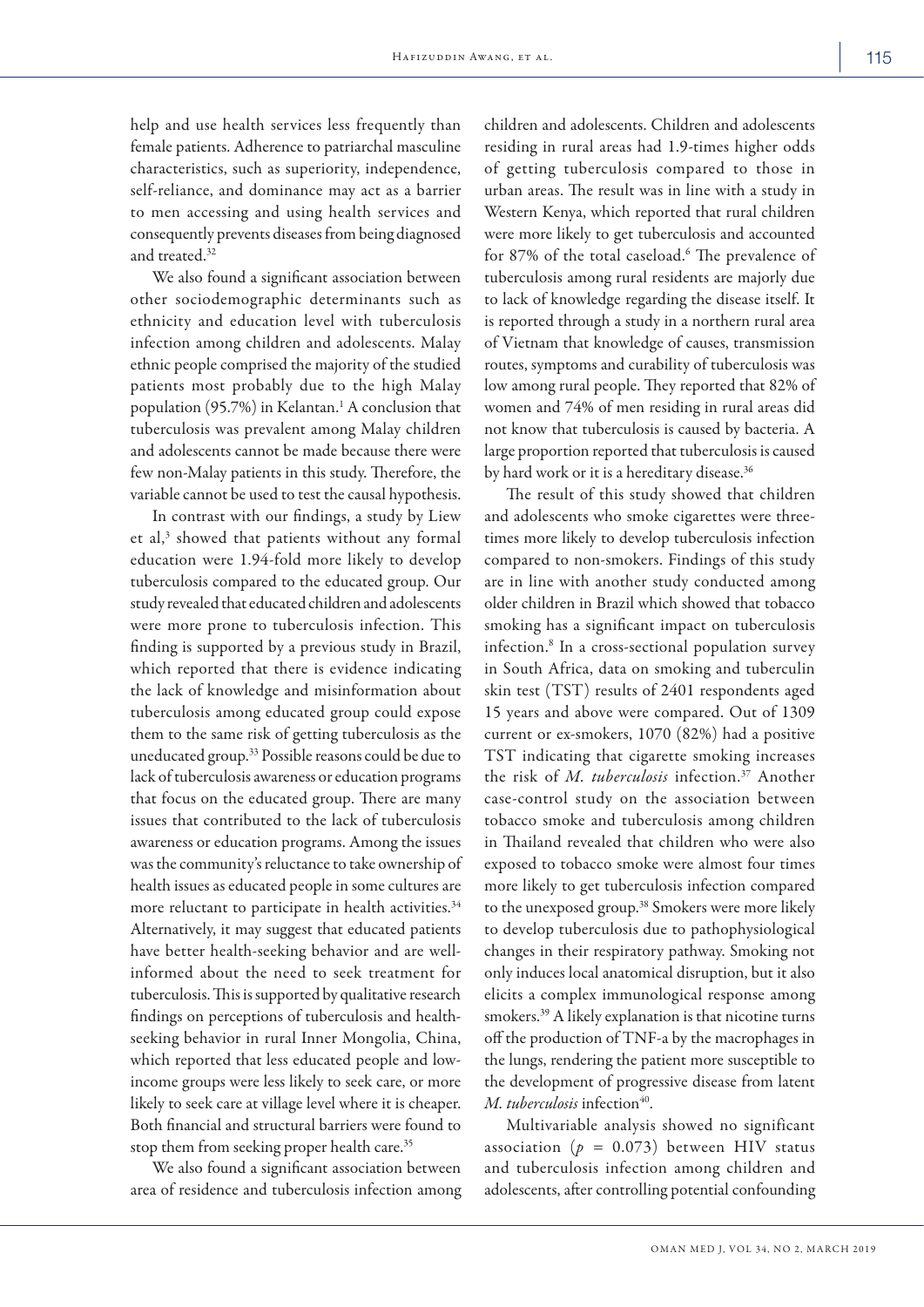factors. This finding was in agreement with a study in rural Eastern Uganda, which also projected there was no significant association between HIV status and tuberculosis infection among children and adolescents.19 However, it is well-known from previous studies that tuberculosis is among the commonest opportunistic infection in HIVinfected patients.<sup>41</sup> HIV-positive people are 20-30 times more likely than HIV-negative people to develop tuberculosis in countries with a generalized HIV epidemic. Tuberculosis is also a major cause of morbidity in HIV-infected children. HIV-infected children have a 20–25-fold higher incidence of contracting tuberculosis than uninfected children, with an overall tuberculosis incidence in South African HIV-infected children of 9.2% (95%  $CI: 0.14 - 0.97$ <sup>42</sup>

Among limitations of the study are its small sample size of HIV-positive patients and limited samples from other ethnicities besides Malay. Moreover, the use of a cross-sectional study design may only reveal the association between sociodemographic and clinical factors with tuberculosis rather than a proper sequence of cause and effect.

# **CONCLUSION**

The most common of tuberculosis disease among pediatric patients in Kelantan was the pulmonary form and sputum smear-positive. The identified risk factors for tuberculosis were older age, female gender, good education level, rural residence, and cigarette smoking. Our study widens the comprehension and understanding of the epidemiology of tuberculosis among pediatric patients and its associated factors. Future cohort studies including a wider range of other factors such as nutritional status, social factors (specifically household condition), and molecular level factors contributing to tuberculosis disease are needed. It is hoped that the findings from this study may assist health authorities to design a better and comprehensive plan for national tuberculosis control, focusing more attention towards the pediatric age group.

#### *Disclosure*

The authors declared no conflicts of interest. No funding was received for this study.

#### *Acknowledgements*

The authors would like to thank the Director General of Health Malaysia for allowing us to perform data collection from TBIS database for tuberculosis. Ethical approval was obtained from Ministry of Health. Our gratitude also goes to the Kelantan Tuberculosis and Leprosy Control Unit for their assistance during data collection.

#### references

- 1. Department of Statistics. Population and housing census of Malaysia: Population distribution and basic demographic characteristics 2010. Malaysia: Department of Statistics; 2010. p. 24. [cited 12 January 2017]. Available from: https://www.mycensus.gov.my/banci/www/index. php?&id=3&page\_id=40&filename=penerbitan&aid=53.
- 2. World Health Organization. Global Tuberculosis Report 2016. Switzerland: World Health Organization; 2016. p. 5-30. [cited 12 January 2017]. Available from: http://apps. who.int/medicinedocs/documents/s23098en/s23098en. pdf.
- 3. Liew SM, Khoo EM, Ho BK, Lee YK, Mimi O, Fazlina MY, et al. Tuberculosis in Malaysia: predictors of treatment outcomes in a national registry. Int J Tuberc Lung Dis 2015 Jul;19(7):764-771.
- 4. Annual Tuberculosis Report. Malaysia: Ministry of Health; 2016.
- 5. Kelantan State Health Department. Kelantan Annual Tuberculosis Report. Malaysia: Kelantan State Health Department; 2016.
- 6. Nduba V, Hoog AH, Mitchell E, Onyango P, Laserson K, Borgdorff M. Prevalence of tuberculosis in adolescents, western Kenya: implications for control programs. Int J Infect Dis 2015 Jun;35:11-17.
- 7. Nelson LJ, Wells CD. Global epidemiology of childhood tuberculosis. Int J Tuberc Lung Dis 2004 May;8(5):636- 647.
- 8. Stevens H, Ximenes RA, Dantas OM, Rodrigues LC. Risk factors for tuberculosis in older children and adolescents: a matched case-control study in Recife, Brazil. Emerg Themes Epidemiol 2014 Dec;11(1):20.
- 9. Waako J, Verver S, Wajja A, Ssengooba W, Joloba ML, Colebunders R, et al. Burden of tuberculosis disease among adolescents in a rural cohort in Eastern Uganda. BMČ<br>Infect Dis 2013 Jul;13(1):349.
- 10. Zafar M. Prevelence of latent tuberculosis and associated risk factors in children under 5 years of age in Karachi, Pakistan. The Journal of Association of Chest Physicians 2014;2(1):16-24.
- 11. Uppada DR, Selvam S, Jesuraj N, Lau EL, Doherty TM, Grewal HM, et al; TB Trials Study Group. Incidence of tuberculosis among school-going adolescents in South India. BMC Public Health 2016 Jul;16(1):641.
- 12. Wood R, Liang H, Wu H, Middelkoop K, Oni T, Rangaka MX, et al. Changing prevalence of tuberculosis infection with increasing age in high-burden townships in South Africa. Int J Tuberc Lung Dis 2010 Apr;14(4):406-412.
- 13. Simon GR, Baker CN, Barden GA, Brown OW, Hachell JM, Hardin AP, et al. Recommendations for preventive pediatric health care. Committee on Practice and Ambulatory Medicine, 2013-2014. Pediatrics 2015 Sep;136(3). [cited 12 January 2017]. Available from: https://www. http:// pediatrics.aappublications.org/content/136/3/e727.
- 14. World Health Organization. Roadmap for childhood tuberculosis: towards zero deaths. Geneva, Switzerland: World Health Organization; 2013.
- 15. Clinical practice guidelines: management of tuberculosis. 3rd ed. Ministry of Health: Malaysia; 2012.
- 16. Core curriculum on tuberculosis: what the clinician should know. 4th ed. Division of Tuberculosis Elimination: Centers for Disease Control Prevention; 2000.